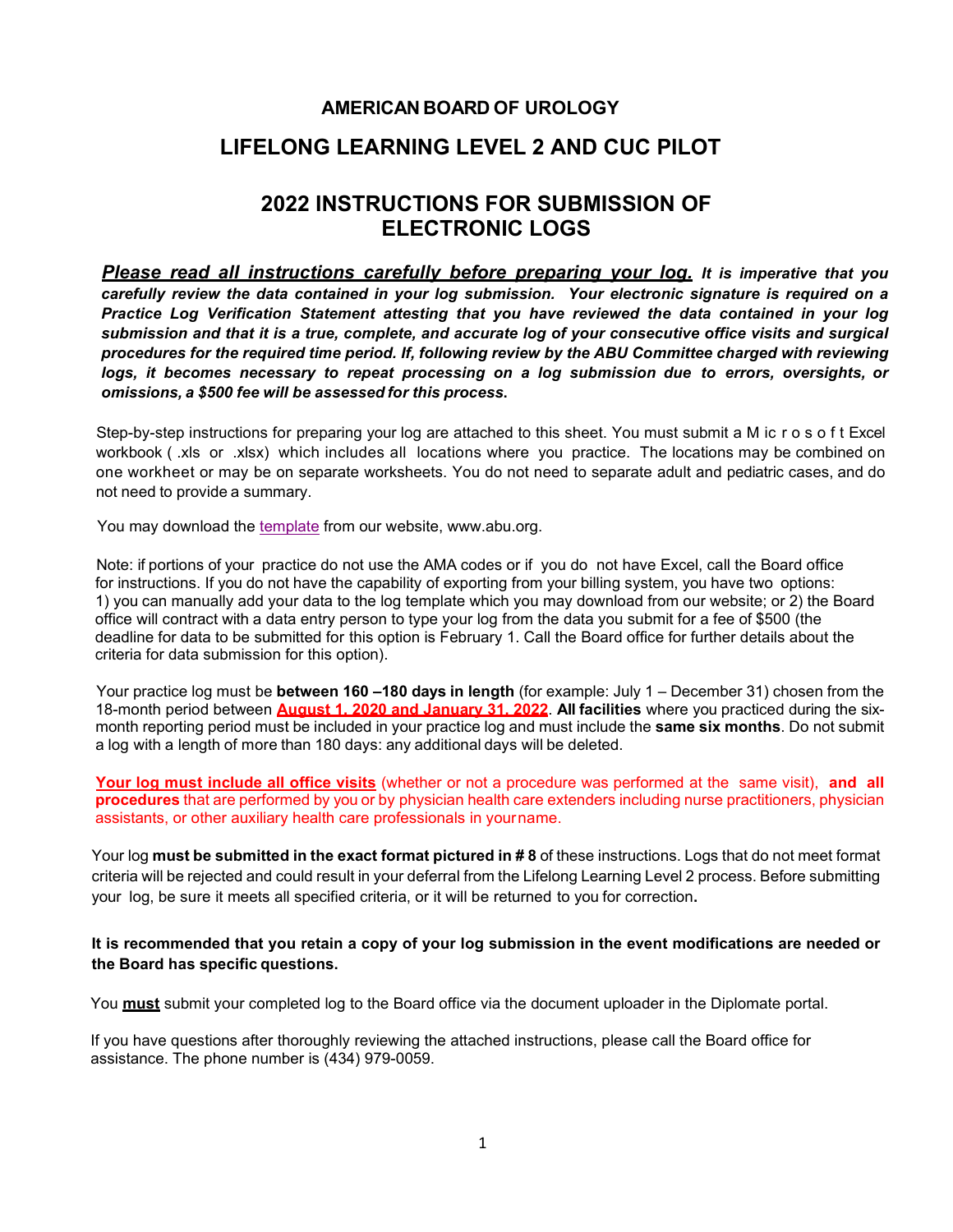## **MANDATORY FORMAT FOR ELECTRONIC PRACTICE LOG SUBMISSION**

In order for this electronic submission to work properly, you will need to output or export data for all office visits and procedures for 6 consecutive months within the allowable date range from the billing system for each location where you practice. Many billing systems have an export functionality or "wizard", that, when accessed, will start a step-by-step process that will assist you in your export to an Excel (.xls), commadelimited (.csv), or text format file. It may be necessary for you to consult the vendor who supplies your billing software if you have questions about how to do this export. The Board office does not have knowledge of specific billing software and cannot answer billing-software- specificquestions for you.

Your submission may include one workbook that combines separate worksheets for multiple locations, separate worksheets for each location, or variations of that, depending on your billing system. All of these are acceptable.

## **Step-by-step instructions for creating your electronic log:**

*1.* **Export the data**. When asked, you will need to choose the option that allows you to export the data listed below. The instructions that follow are for a .csv format or comma-delimited format. *(Specific required formatting for your submission is shownin #8, below.)*

|             |                      | Export As:  |                                                              |
|-------------|----------------------|-------------|--------------------------------------------------------------|
| Column A    | Case #               | Text        | Unique Identifier, up to 20 alpha-numeric characters         |
| Column B    | Patient Age          | Text        | Number between 0 and 110                                     |
| Column C    | Gender               | Text        | Patient's gender (M, F, or U (if uncertain))                 |
| Column D    | Date                 | <b>Date</b> | Date of office visit or procedure (*m/*d/yyyy)               |
| Column E    | ICD-9 or<br>$ICD-10$ | <b>TEXT</b> | Primary diagnosis code (include decimals and leading zeroes) |
| Column F    | CPT                  | Text        | A single CPT code, E&M code, or HCPCS code                   |
| Columns G-H | <b>ICD CODES</b>     | <b>TEXT</b> | Additional ICD codes, one to a column, if applicable         |

2. **Save this file to a computer disk drive** where it can be opened using Microsoft Excel. Open the file in Excel. Save the file as a Microsoft Office Excel workbook (.xls or .xlsx) file named **"L2Log.ABU number",** inserting your ABU number in the file name; for example: L2Log.15361.xls. (Your ABU number is on your certificate and on your letter notifying you of your eligibility to recertify.)

The practice log generated from your billing system will now be visible in Excel as a worksheet. It should look like the example below. Be careful to not change any values in the data.

| A1<br>$\overline{\phantom{a}}$ | $f_x$<br>9399 |             |            |       |          |       |          |
|--------------------------------|---------------|-------------|------------|-------|----------|-------|----------|
| A                              | B             | $\sim$<br>◡ | $\Box$     | F     | E        | G     | $\vdash$ |
| 9399                           | 45            | ΙM          | 02/14/2014 | 078.1 | 54055    |       |          |
| 2 9624                         | 76            | ΙM          | 02/28/2014 | 078.1 | 54055    | 600.1 |          |
| 3 9542                         | 37            | M           | 03/01/2014 | 078.1 | 54055    |       |          |
| 4 9399                         | 46            | M           | 03/03/2014 | 078.1 | 54055    |       |          |
| 5 9399                         | 46            |             | 03/17/2014 | 078.1 | 99212    |       |          |
| 6 534                          |               | M           | 04/04/2014 | 185   | 99213    | 599.7 | 592      |
| 2334                           | 68            | ΙM          | 04/04/2014 | 185   | 99213    |       |          |
| 8 2334                         | 68            | M           | 04/04/2014 | 185   | J9217    |       |          |
| 9 2334                         | 68            | ΙM          | 04/04/2014 | 185   | 96400    |       |          |
| 10 255970                      | 47            | M           | 05/12/2014 | 605   | 54161    |       |          |
| 11 1706871                     | 37            | M           | 05/17/2014 | 599.7 | 52005-50 |       |          |
| 12 1706871                     | 37            | M           | 05/17/2014 | 599.7 | 52204-59 |       |          |

3. **Format the columns.** All columns other than the date should be formatted as"text".

4. Using the template provided, complete column B, rows 1-6; and row 7 by typing in the entries as shown in the figure below in # 8**.**

Note: If you do not use the template, insert 7 rows at the top of the worksheet for the header.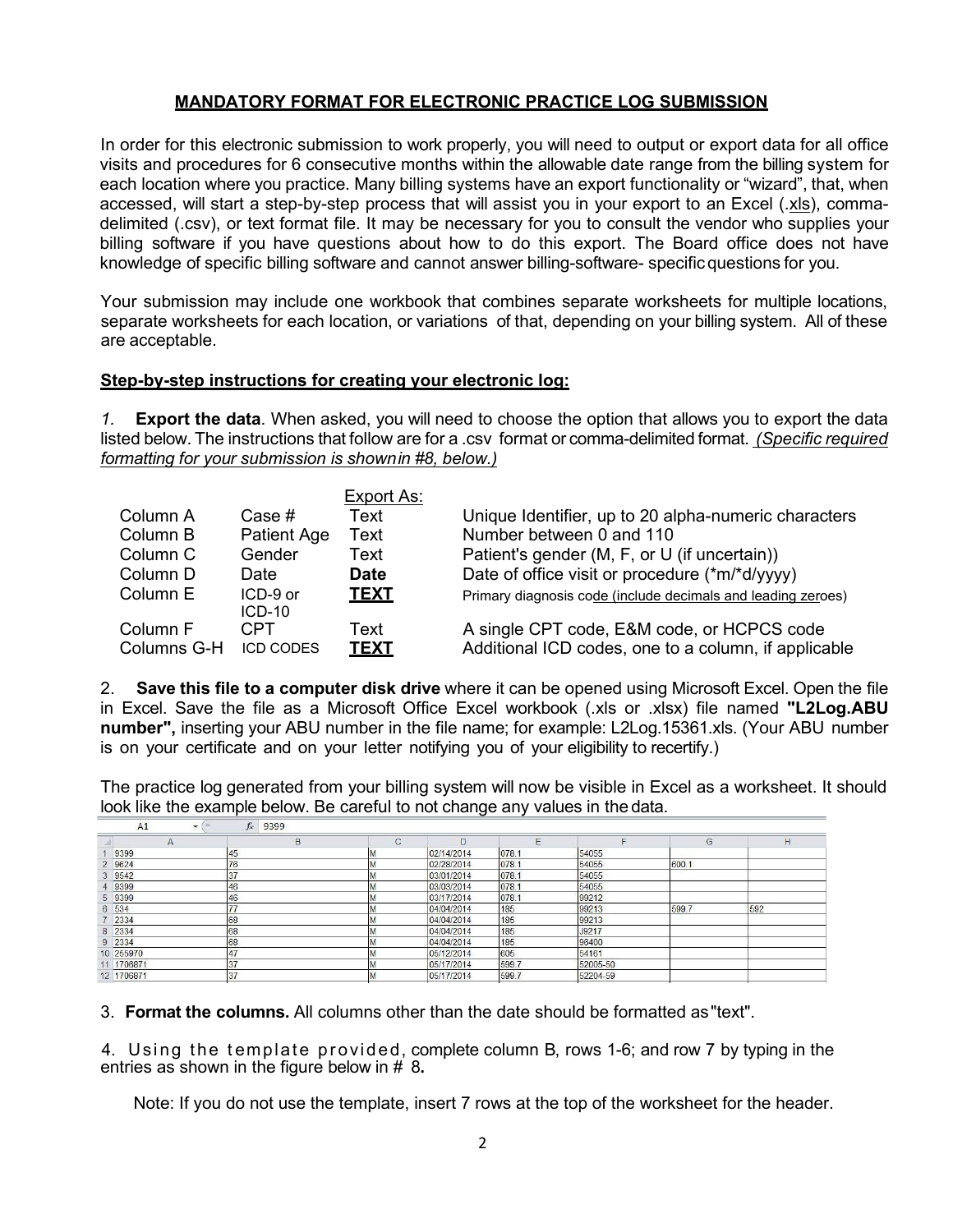5. **Complete the header information as follows. The heading information in rows 1-7 is required on each worksheet.** This heading should only be at the top of each worksheet. DO NOT put it at the top of each computer screen view

## a. **In column B, row 1, type your ABU Number**.

b. **In column B, row 2, type your Last Name** with no punctuation. Do not put your first name, initials, suffix, or degree.

c. **In column B, row 3, select your Practice Type.** It must be a single value selected from one of the following, spelled exactly like this, *in all capitals*. No other values are acceptable.

- **ANDROLOGY**
- 
- **GENERAL ENDOUROLOGY**
- **FEMALE**
- 
- **INFERTILITY ONCOLOGY**
- **PEDIATRIC**
- **UROLITHIASIS**

d. **In column B, row 4, type your Location Name**. This is the name of the facility where theoffice visits occurred or the procedures were performed. The location name must be unique for each setting, for example: ST. MARY'S HOSPITAL, ST. MARY'S AMBULATORY SURGERY, ST. MARY'S CLINIC, Urology Associates of Rochester, etc.

e. **In column B, row 5, select the Clinical Setting**. It must be one of the following that best describes the setting in which the office visit occurred, or the procedure was performed. No other choices are acceptable. If the setting is not exactly one of these, or if all of your office visits and procedures are listed on one worksheet, use the **one** which most closely describes the type of setting.

- **OFFICE**
- **HOSPITAL**
- **AMBULATORY CARE CENTER**

f. **In column B, row 6, select your class exactly as follows**: **3LLL 2022** if your initial certification was prior to 1996; **2LLL 2022** if your initial certification was between 2002-2005; **1LLL 2022** if your initial certification was 2012-2015. (It must be entered exactly like this –all capitals and a space between LLL and 2022.)

## 6. **Case data must begin in row 8**. **The data columns in each worksheet must be in exactly this**

a. **Column A: Case #**. Each patient must have a unique number. The number can contain numbers and/or letters. It should be a number that you can use to locate a specific patient in the event the Board has questions. In order to comply with the HIPPA regulations, it cannot be a name or social security number that would identify the patient. If you need to assign numbers because of this, keep a list of the patients that correspond to those numbers for your records in the event there are questions.

b. **Column B: Patient age**. Do not put anything in this column but a number. Do not put "years", "yrs.", "months", etc. Do not enter the date of birth. If a formula is used to calculate the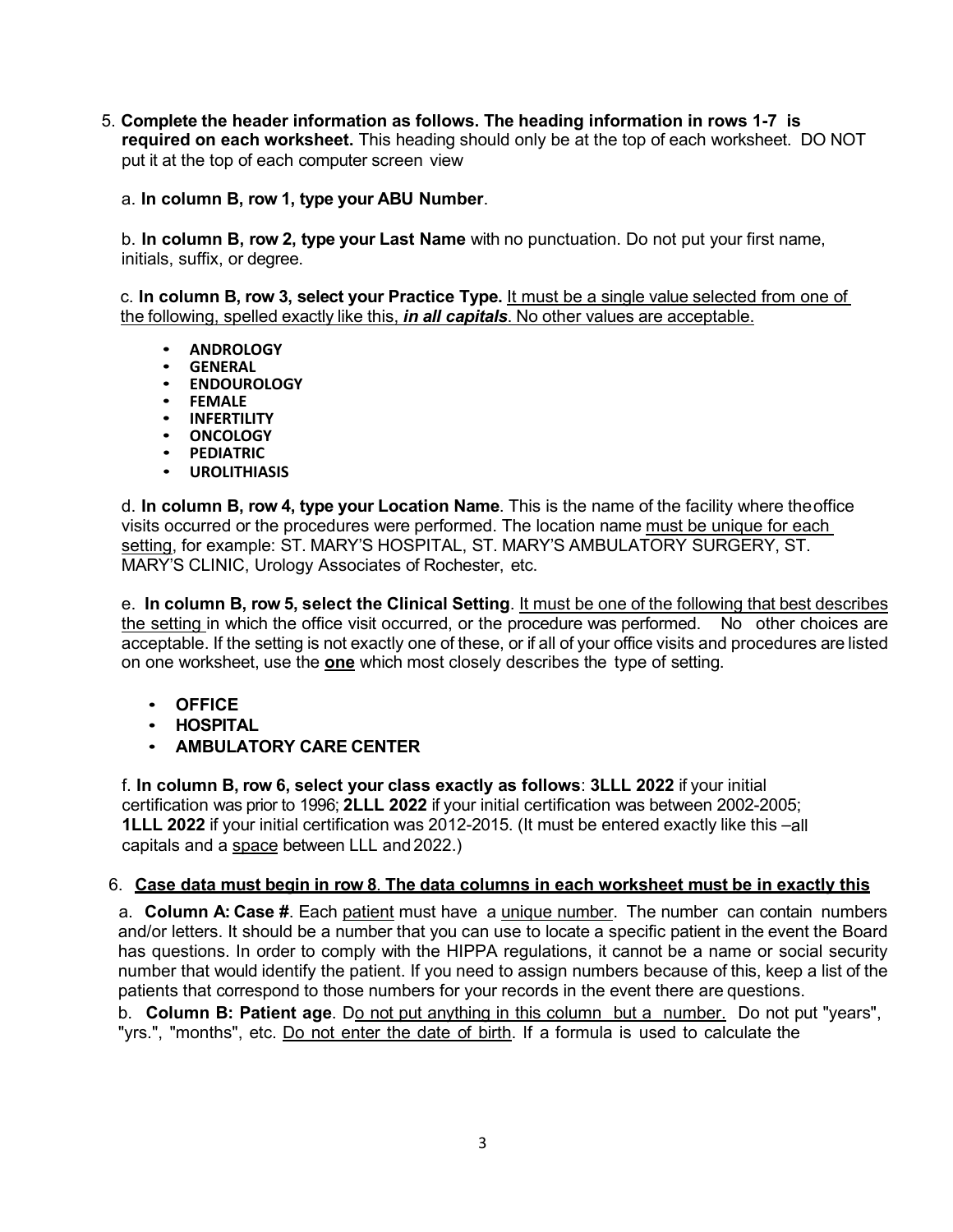patients' ages, the formula must be removed from the cells and only the values should be listed.

c. **Column C: Patient gender**. The only choices are M, F, or U (for Unknown, if the gender is uncertain).

d. **Column D: Date of service**. The cells in this column must be formatted as " date" and must be in mm/dd/yyyy format. No other format is acceptable. (It is not necessary to put leading zeroes to make the month and day two-digit.) **Sort each worksheet by date in ascending order.** Then review to ensure you have included the correct number of months and that they are within the acceptable range

e. **Column E: ICD-9 or ICD-10 (Diagnosis) Code**. The cells in this column must be formatted as "**text**." Put the primary diagnosis code in this column. The **decimal point must be included**. Be sure required leading zeroes are visible, as in the 078.11 ICD-9 code, or the record will be rejected. If there are additional diagnoses, put these in columns G, H, I, etc., with only one code per column. (Only the primary diagnosis is required.) See the examples in #8, rows 9 and 13.

f. **Column F: CPT (Procedure) Code, E&M (Evaluation and Management) Code, or HCPCS Level II Code**. All cells in this column must be formatted as "text". Put **only one code in each cell in this column**. Each CPT code must be listed on a separate row. Modifiers are not required. If you include a modifier, it must be formatted as follows: CPT code, no space, hyphen, no space, and then the modifier (for example: 53420-77). **ICD-9 PCS and ICD-10 PCS codes are not acceptable**.

- 7. **If a procedure is performed on the same patient at the time of the office visit, or multiple procedures are performed at the same time, put the data on separate row s**. You will have one row with the office visit (E&M) code, and/or separate rows for each procedure (CPT) code. In this case, all cells in the second and subsequent rows will be the same, but with a different CPT code. See the example below in #8, rows12-14.
- 8. **Compare your worksheets to the example below. Each of the final worksheets must have the following format:**

| $\vee$ : $\times \vee f$ x<br>G16<br>B<br>Е<br>G<br>H.<br>$\mathsf{C}$<br>D<br>F<br>$\mathbf{I}$<br>А<br><== NOT your AUA membership number<br>ABU ID # ------------><br>15129<br><b>FARMER</b><br>Last Name ----------><br>$\overline{z}$<br><b>GENERAL</b><br><b>UROLOGY Practice Type</b><br>3<br>Use a separate worksheet (TAB @ bottom) for each location.<br><b>XYZ CLINIC</b><br><b>Location Name =======&gt;</b><br>$\boldsymbol{\Delta}$<br>Before submitting your log. DELETE any unused worksheets.<br><b>OFFICE</b><br>Setting $-----$<br>5<br><b>2LLL 2022</b><br>Class ===============><br>6<br><b>Add'l Diagnoses</b><br><b>Add'I Diagnoses</b><br>$ICD-9$<br><b>Add'l Diagnoses</b><br>$ICD-9$<br><b>PRIMARY</b><br>$ICD-9$<br><b>Case Identifier</b><br><b>Patient Age on Date of</b><br>Gender<br>Procedure - CPT.<br>$-$ or $-$<br>$-$ or $-$<br>$ICD-10$<br>$ICD-10$<br><b>Service</b><br><b>Date of Service</b><br><b>Diagnosis Code</b><br><b>E&amp;M, HCPCS</b><br>$-$ or $-$<br>enter<br>'F'. 'M' or 'U'<br>ICD-9 or ICD-10<br>$ICD-10$<br>*READ comment!*<br>Enter a number only.<br>enter<br>code<br>Do NOT enter any text such<br><b>ONLY</b><br>'mm/dd/yyyy'<br>(optional)<br>(optional)<br><b>REQUIRED</b><br>as 'day', 'mos.' or 'yrs.'<br><b>REQUIRED</b><br><b>REQUIRED</b><br>MAY be left<br>LIMIT: 20 Char.<br><b>REQUIRED</b><br>MAY be left<br>(optional)<br><b>REQUIRED</b><br><b>REQUIRED (one per cell)</b><br>MAY be left blank<br>blank<br>(one per cell)<br>(one per cell)<br>(one per cell)<br>(one per cell)<br>blank<br>$\overline{7}$<br>1192967<br>70<br>F<br>07/09/2021<br>N39.0<br>99233<br>8<br>79<br>07/09/2021<br>R31.0<br>99233<br>1956022<br><b>M</b><br>62<br>07/09/2021<br>N13.9<br>99233<br>M<br>52<br>07/09/2021<br>A41.9<br>99223<br>36<br>07/16/2021<br>K57.92<br>52005<br>07/16/2021<br>K57.92<br>52005<br>36<br>Е<br>N32.89<br>56<br>07/16/2021<br>52204<br>M<br>56<br>lм<br>07/16/2021<br>K57.20<br>52332<br>68<br>07/16/2021<br>N32.1<br>M<br>52005<br>F<br>52<br>07/16/2021<br>99233<br>A41.9<br>86<br>07/17/2021<br>N40.0<br>99223<br>lм<br>07/18/2021<br>N32.89<br>99233<br>56<br>lм<br>68<br>M<br>07/18/2021<br>N32.1<br>99233<br>76<br>M<br>07/18/2021<br>N <sub>20.1</sub><br>52352<br>76<br>07/18/2021<br>N <sub>20.1</sub><br>99223<br>lм<br>07/19/2021<br>99223<br>50<br>N39.0<br>F<br>64<br>F<br>07/19/2021<br>N39.0<br>99223<br><b>XYZ Clinic</b><br>Metropolitan Hospital<br>Metro Ambulatory Care<br>$\bigoplus$<br>$\blacktriangleleft$<br>囲<br>& Accessibility: Investigate<br>回<br>4:10 PM<br>⋍<br>FF.<br>48°F Cloudy<br>国会<br>$\frac{2}{4}$ ENG<br>$\widehat{\phantom{m}}$<br>$\Phi$<br>a.<br>2/4/2022 | □ Comments<br>Page Layout Formulas<br>Data<br>Help<br>Acrobat<br>File<br>Home<br>Insert<br>Draw<br>Review<br>View |  |  |  |  |  |  |  |  | <u>ිපි</u> Share |  |
|-----------------------------------------------------------------------------------------------------------------------------------------------------------------------------------------------------------------------------------------------------------------------------------------------------------------------------------------------------------------------------------------------------------------------------------------------------------------------------------------------------------------------------------------------------------------------------------------------------------------------------------------------------------------------------------------------------------------------------------------------------------------------------------------------------------------------------------------------------------------------------------------------------------------------------------------------------------------------------------------------------------------------------------------------------------------------------------------------------------------------------------------------------------------------------------------------------------------------------------------------------------------------------------------------------------------------------------------------------------------------------------------------------------------------------------------------------------------------------------------------------------------------------------------------------------------------------------------------------------------------------------------------------------------------------------------------------------------------------------------------------------------------------------------------------------------------------------------------------------------------------------------------------------------------------------------------------------------------------------------------------------------------------------------------------------------------------------------------------------------------------------------------------------------------------------------------------------------------------------------------------------------------------------------------------------------------------------------------------------------------------------------------------------------------------------------------------------------------------------------------------------------------------------------------------------------------------------------------------------------------------------------------------------------------------------------|-------------------------------------------------------------------------------------------------------------------|--|--|--|--|--|--|--|--|------------------|--|
|                                                                                                                                                                                                                                                                                                                                                                                                                                                                                                                                                                                                                                                                                                                                                                                                                                                                                                                                                                                                                                                                                                                                                                                                                                                                                                                                                                                                                                                                                                                                                                                                                                                                                                                                                                                                                                                                                                                                                                                                                                                                                                                                                                                                                                                                                                                                                                                                                                                                                                                                                                                                                                                                                         |                                                                                                                   |  |  |  |  |  |  |  |  |                  |  |
|                                                                                                                                                                                                                                                                                                                                                                                                                                                                                                                                                                                                                                                                                                                                                                                                                                                                                                                                                                                                                                                                                                                                                                                                                                                                                                                                                                                                                                                                                                                                                                                                                                                                                                                                                                                                                                                                                                                                                                                                                                                                                                                                                                                                                                                                                                                                                                                                                                                                                                                                                                                                                                                                                         |                                                                                                                   |  |  |  |  |  |  |  |  |                  |  |
|                                                                                                                                                                                                                                                                                                                                                                                                                                                                                                                                                                                                                                                                                                                                                                                                                                                                                                                                                                                                                                                                                                                                                                                                                                                                                                                                                                                                                                                                                                                                                                                                                                                                                                                                                                                                                                                                                                                                                                                                                                                                                                                                                                                                                                                                                                                                                                                                                                                                                                                                                                                                                                                                                         |                                                                                                                   |  |  |  |  |  |  |  |  |                  |  |
|                                                                                                                                                                                                                                                                                                                                                                                                                                                                                                                                                                                                                                                                                                                                                                                                                                                                                                                                                                                                                                                                                                                                                                                                                                                                                                                                                                                                                                                                                                                                                                                                                                                                                                                                                                                                                                                                                                                                                                                                                                                                                                                                                                                                                                                                                                                                                                                                                                                                                                                                                                                                                                                                                         |                                                                                                                   |  |  |  |  |  |  |  |  |                  |  |
|                                                                                                                                                                                                                                                                                                                                                                                                                                                                                                                                                                                                                                                                                                                                                                                                                                                                                                                                                                                                                                                                                                                                                                                                                                                                                                                                                                                                                                                                                                                                                                                                                                                                                                                                                                                                                                                                                                                                                                                                                                                                                                                                                                                                                                                                                                                                                                                                                                                                                                                                                                                                                                                                                         |                                                                                                                   |  |  |  |  |  |  |  |  |                  |  |
|                                                                                                                                                                                                                                                                                                                                                                                                                                                                                                                                                                                                                                                                                                                                                                                                                                                                                                                                                                                                                                                                                                                                                                                                                                                                                                                                                                                                                                                                                                                                                                                                                                                                                                                                                                                                                                                                                                                                                                                                                                                                                                                                                                                                                                                                                                                                                                                                                                                                                                                                                                                                                                                                                         |                                                                                                                   |  |  |  |  |  |  |  |  |                  |  |
|                                                                                                                                                                                                                                                                                                                                                                                                                                                                                                                                                                                                                                                                                                                                                                                                                                                                                                                                                                                                                                                                                                                                                                                                                                                                                                                                                                                                                                                                                                                                                                                                                                                                                                                                                                                                                                                                                                                                                                                                                                                                                                                                                                                                                                                                                                                                                                                                                                                                                                                                                                                                                                                                                         |                                                                                                                   |  |  |  |  |  |  |  |  |                  |  |
|                                                                                                                                                                                                                                                                                                                                                                                                                                                                                                                                                                                                                                                                                                                                                                                                                                                                                                                                                                                                                                                                                                                                                                                                                                                                                                                                                                                                                                                                                                                                                                                                                                                                                                                                                                                                                                                                                                                                                                                                                                                                                                                                                                                                                                                                                                                                                                                                                                                                                                                                                                                                                                                                                         |                                                                                                                   |  |  |  |  |  |  |  |  |                  |  |
|                                                                                                                                                                                                                                                                                                                                                                                                                                                                                                                                                                                                                                                                                                                                                                                                                                                                                                                                                                                                                                                                                                                                                                                                                                                                                                                                                                                                                                                                                                                                                                                                                                                                                                                                                                                                                                                                                                                                                                                                                                                                                                                                                                                                                                                                                                                                                                                                                                                                                                                                                                                                                                                                                         |                                                                                                                   |  |  |  |  |  |  |  |  |                  |  |
| $\mathbf{9}$<br>10 2996876<br>11 7101688<br>12 2460253<br>13 2460253<br>14 2580794<br>15 2580794<br>16 2963506<br>17 7101688<br>18 2664517<br>19 2580794<br>20 2963506<br>21 3783927<br>22 3783927<br>23 1108720<br>24 1534361<br>Ready                                                                                                                                                                                                                                                                                                                                                                                                                                                                                                                                                                                                                                                                                                                                                                                                                                                                                                                                                                                                                                                                                                                                                                                                                                                                                                                                                                                                                                                                                                                                                                                                                                                                                                                                                                                                                                                                                                                                                                                                                                                                                                                                                                                                                                                                                                                                                                                                                                                 |                                                                                                                   |  |  |  |  |  |  |  |  |                  |  |
|                                                                                                                                                                                                                                                                                                                                                                                                                                                                                                                                                                                                                                                                                                                                                                                                                                                                                                                                                                                                                                                                                                                                                                                                                                                                                                                                                                                                                                                                                                                                                                                                                                                                                                                                                                                                                                                                                                                                                                                                                                                                                                                                                                                                                                                                                                                                                                                                                                                                                                                                                                                                                                                                                         |                                                                                                                   |  |  |  |  |  |  |  |  |                  |  |
|                                                                                                                                                                                                                                                                                                                                                                                                                                                                                                                                                                                                                                                                                                                                                                                                                                                                                                                                                                                                                                                                                                                                                                                                                                                                                                                                                                                                                                                                                                                                                                                                                                                                                                                                                                                                                                                                                                                                                                                                                                                                                                                                                                                                                                                                                                                                                                                                                                                                                                                                                                                                                                                                                         |                                                                                                                   |  |  |  |  |  |  |  |  |                  |  |
|                                                                                                                                                                                                                                                                                                                                                                                                                                                                                                                                                                                                                                                                                                                                                                                                                                                                                                                                                                                                                                                                                                                                                                                                                                                                                                                                                                                                                                                                                                                                                                                                                                                                                                                                                                                                                                                                                                                                                                                                                                                                                                                                                                                                                                                                                                                                                                                                                                                                                                                                                                                                                                                                                         |                                                                                                                   |  |  |  |  |  |  |  |  |                  |  |
|                                                                                                                                                                                                                                                                                                                                                                                                                                                                                                                                                                                                                                                                                                                                                                                                                                                                                                                                                                                                                                                                                                                                                                                                                                                                                                                                                                                                                                                                                                                                                                                                                                                                                                                                                                                                                                                                                                                                                                                                                                                                                                                                                                                                                                                                                                                                                                                                                                                                                                                                                                                                                                                                                         |                                                                                                                   |  |  |  |  |  |  |  |  |                  |  |
|                                                                                                                                                                                                                                                                                                                                                                                                                                                                                                                                                                                                                                                                                                                                                                                                                                                                                                                                                                                                                                                                                                                                                                                                                                                                                                                                                                                                                                                                                                                                                                                                                                                                                                                                                                                                                                                                                                                                                                                                                                                                                                                                                                                                                                                                                                                                                                                                                                                                                                                                                                                                                                                                                         |                                                                                                                   |  |  |  |  |  |  |  |  |                  |  |
|                                                                                                                                                                                                                                                                                                                                                                                                                                                                                                                                                                                                                                                                                                                                                                                                                                                                                                                                                                                                                                                                                                                                                                                                                                                                                                                                                                                                                                                                                                                                                                                                                                                                                                                                                                                                                                                                                                                                                                                                                                                                                                                                                                                                                                                                                                                                                                                                                                                                                                                                                                                                                                                                                         |                                                                                                                   |  |  |  |  |  |  |  |  |                  |  |
|                                                                                                                                                                                                                                                                                                                                                                                                                                                                                                                                                                                                                                                                                                                                                                                                                                                                                                                                                                                                                                                                                                                                                                                                                                                                                                                                                                                                                                                                                                                                                                                                                                                                                                                                                                                                                                                                                                                                                                                                                                                                                                                                                                                                                                                                                                                                                                                                                                                                                                                                                                                                                                                                                         |                                                                                                                   |  |  |  |  |  |  |  |  |                  |  |
|                                                                                                                                                                                                                                                                                                                                                                                                                                                                                                                                                                                                                                                                                                                                                                                                                                                                                                                                                                                                                                                                                                                                                                                                                                                                                                                                                                                                                                                                                                                                                                                                                                                                                                                                                                                                                                                                                                                                                                                                                                                                                                                                                                                                                                                                                                                                                                                                                                                                                                                                                                                                                                                                                         |                                                                                                                   |  |  |  |  |  |  |  |  |                  |  |
|                                                                                                                                                                                                                                                                                                                                                                                                                                                                                                                                                                                                                                                                                                                                                                                                                                                                                                                                                                                                                                                                                                                                                                                                                                                                                                                                                                                                                                                                                                                                                                                                                                                                                                                                                                                                                                                                                                                                                                                                                                                                                                                                                                                                                                                                                                                                                                                                                                                                                                                                                                                                                                                                                         |                                                                                                                   |  |  |  |  |  |  |  |  |                  |  |
|                                                                                                                                                                                                                                                                                                                                                                                                                                                                                                                                                                                                                                                                                                                                                                                                                                                                                                                                                                                                                                                                                                                                                                                                                                                                                                                                                                                                                                                                                                                                                                                                                                                                                                                                                                                                                                                                                                                                                                                                                                                                                                                                                                                                                                                                                                                                                                                                                                                                                                                                                                                                                                                                                         |                                                                                                                   |  |  |  |  |  |  |  |  |                  |  |
|                                                                                                                                                                                                                                                                                                                                                                                                                                                                                                                                                                                                                                                                                                                                                                                                                                                                                                                                                                                                                                                                                                                                                                                                                                                                                                                                                                                                                                                                                                                                                                                                                                                                                                                                                                                                                                                                                                                                                                                                                                                                                                                                                                                                                                                                                                                                                                                                                                                                                                                                                                                                                                                                                         |                                                                                                                   |  |  |  |  |  |  |  |  |                  |  |
|                                                                                                                                                                                                                                                                                                                                                                                                                                                                                                                                                                                                                                                                                                                                                                                                                                                                                                                                                                                                                                                                                                                                                                                                                                                                                                                                                                                                                                                                                                                                                                                                                                                                                                                                                                                                                                                                                                                                                                                                                                                                                                                                                                                                                                                                                                                                                                                                                                                                                                                                                                                                                                                                                         |                                                                                                                   |  |  |  |  |  |  |  |  |                  |  |
|                                                                                                                                                                                                                                                                                                                                                                                                                                                                                                                                                                                                                                                                                                                                                                                                                                                                                                                                                                                                                                                                                                                                                                                                                                                                                                                                                                                                                                                                                                                                                                                                                                                                                                                                                                                                                                                                                                                                                                                                                                                                                                                                                                                                                                                                                                                                                                                                                                                                                                                                                                                                                                                                                         |                                                                                                                   |  |  |  |  |  |  |  |  |                  |  |
|                                                                                                                                                                                                                                                                                                                                                                                                                                                                                                                                                                                                                                                                                                                                                                                                                                                                                                                                                                                                                                                                                                                                                                                                                                                                                                                                                                                                                                                                                                                                                                                                                                                                                                                                                                                                                                                                                                                                                                                                                                                                                                                                                                                                                                                                                                                                                                                                                                                                                                                                                                                                                                                                                         |                                                                                                                   |  |  |  |  |  |  |  |  |                  |  |
|                                                                                                                                                                                                                                                                                                                                                                                                                                                                                                                                                                                                                                                                                                                                                                                                                                                                                                                                                                                                                                                                                                                                                                                                                                                                                                                                                                                                                                                                                                                                                                                                                                                                                                                                                                                                                                                                                                                                                                                                                                                                                                                                                                                                                                                                                                                                                                                                                                                                                                                                                                                                                                                                                         |                                                                                                                   |  |  |  |  |  |  |  |  |                  |  |
|                                                                                                                                                                                                                                                                                                                                                                                                                                                                                                                                                                                                                                                                                                                                                                                                                                                                                                                                                                                                                                                                                                                                                                                                                                                                                                                                                                                                                                                                                                                                                                                                                                                                                                                                                                                                                                                                                                                                                                                                                                                                                                                                                                                                                                                                                                                                                                                                                                                                                                                                                                                                                                                                                         |                                                                                                                   |  |  |  |  |  |  |  |  |                  |  |
|                                                                                                                                                                                                                                                                                                                                                                                                                                                                                                                                                                                                                                                                                                                                                                                                                                                                                                                                                                                                                                                                                                                                                                                                                                                                                                                                                                                                                                                                                                                                                                                                                                                                                                                                                                                                                                                                                                                                                                                                                                                                                                                                                                                                                                                                                                                                                                                                                                                                                                                                                                                                                                                                                         |                                                                                                                   |  |  |  |  |  |  |  |  |                  |  |
|                                                                                                                                                                                                                                                                                                                                                                                                                                                                                                                                                                                                                                                                                                                                                                                                                                                                                                                                                                                                                                                                                                                                                                                                                                                                                                                                                                                                                                                                                                                                                                                                                                                                                                                                                                                                                                                                                                                                                                                                                                                                                                                                                                                                                                                                                                                                                                                                                                                                                                                                                                                                                                                                                         | 1009                                                                                                              |  |  |  |  |  |  |  |  |                  |  |
|                                                                                                                                                                                                                                                                                                                                                                                                                                                                                                                                                                                                                                                                                                                                                                                                                                                                                                                                                                                                                                                                                                                                                                                                                                                                                                                                                                                                                                                                                                                                                                                                                                                                                                                                                                                                                                                                                                                                                                                                                                                                                                                                                                                                                                                                                                                                                                                                                                                                                                                                                                                                                                                                                         |                                                                                                                   |  |  |  |  |  |  |  |  | 勖                |  |